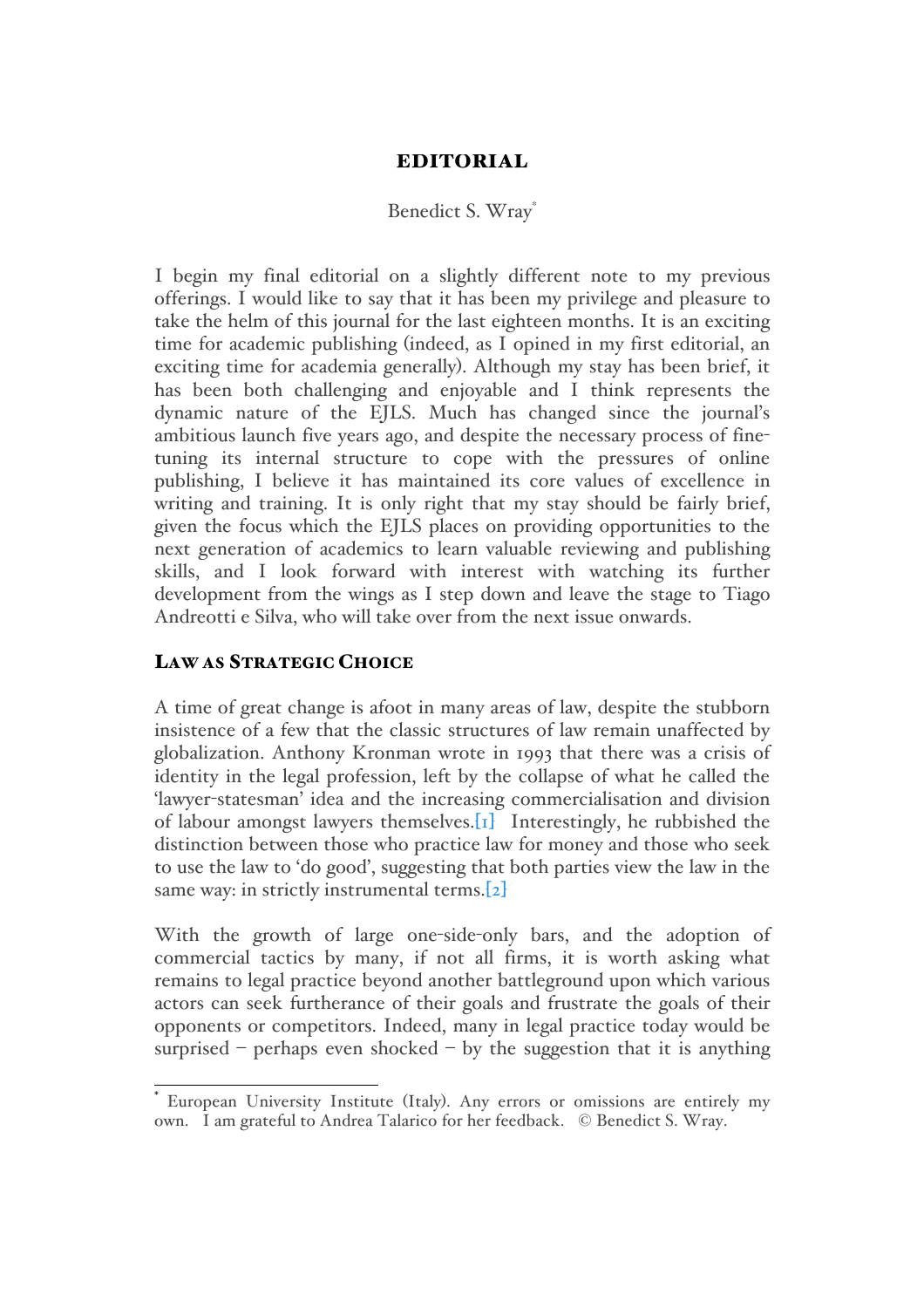else. Let me then explain why the question is worth asking. I begin with an example: that of the well-known phenomenon of the 'Italian torpedo' in international civil litigation. This derives from the fact that Italian courts are often slow-moving. In the Trasporti Castelletti v Hugo Trumpy case,[3] bills of lading were delivered which contained a choiceof-court clause in favour of England. However, the receiver of the cargo brought proceedings in Italy where the court took a full ten years (or eight years if the two years in the ECJ are discounted) to decide that it had no jurisdiction. What this enables is a 'torpedo' action by a bad-faith party to sue first and write letters later, in the full knowledge that it may take many years (and expense) for its opponent to obtain satisfaction, in the hope of forcing the latter to accept an unfavourable settlement.

This may seem pretty benign when the parties are both significant commercial players with well-resourced legal advisors. However, what about where one party is a wrongdoing multinational and on the other side are stacked its numerous victims? In the infamous Bhopal disaster, Union Carbide used their best efforts (successfully) to send the litigation back to India, where they settled the case for a sum that was manifestly inadequate, and nearly 30 years after the original explosion many victims remain unpaid.

Such examples are endemic in a culture which sees the law as a mere tool for litigating or contracting parties, and lawyers who see themselves as no more than mouthpieces of their clients' agendas. However, I would argue, it is the law itself that is cheapened by being instrumentalised in this fashion. It has not always been so, if Kronman's history of the lawyerstatesman is to be believed. And occasional examples bear witness to exceptions. In his autobiography, Gandhi relates the story of a certain case where he successfully represented the defendant in a commercial arbitration, but realized it would be impossible for the plaintiff to pay without declaring bankruptcy. He therefore persuaded his client to accept payment in instalments spread out over a 'very long period'. 'My joy was boundless', he wrote, 'I realized that the true function of a lawyer was to unite parties riven asunder'. $[4]$ 

When we sent out the original call for papers for this issue I received an interesting email from a Professor who was shocked that we had adopted the term 'lawfare' at all. To conceive of law in this way was an affront, in his mind. Perhaps he is right: in an age of ruthless competition in various fields, it could be argued that the last thing that is needed is the reduction of law to an all-purpose battering ram. If, as Kronman feared and globalization has proved, law is seen increasingly as a mere tool and those who practise it as technicians, perhaps the time has come for a new